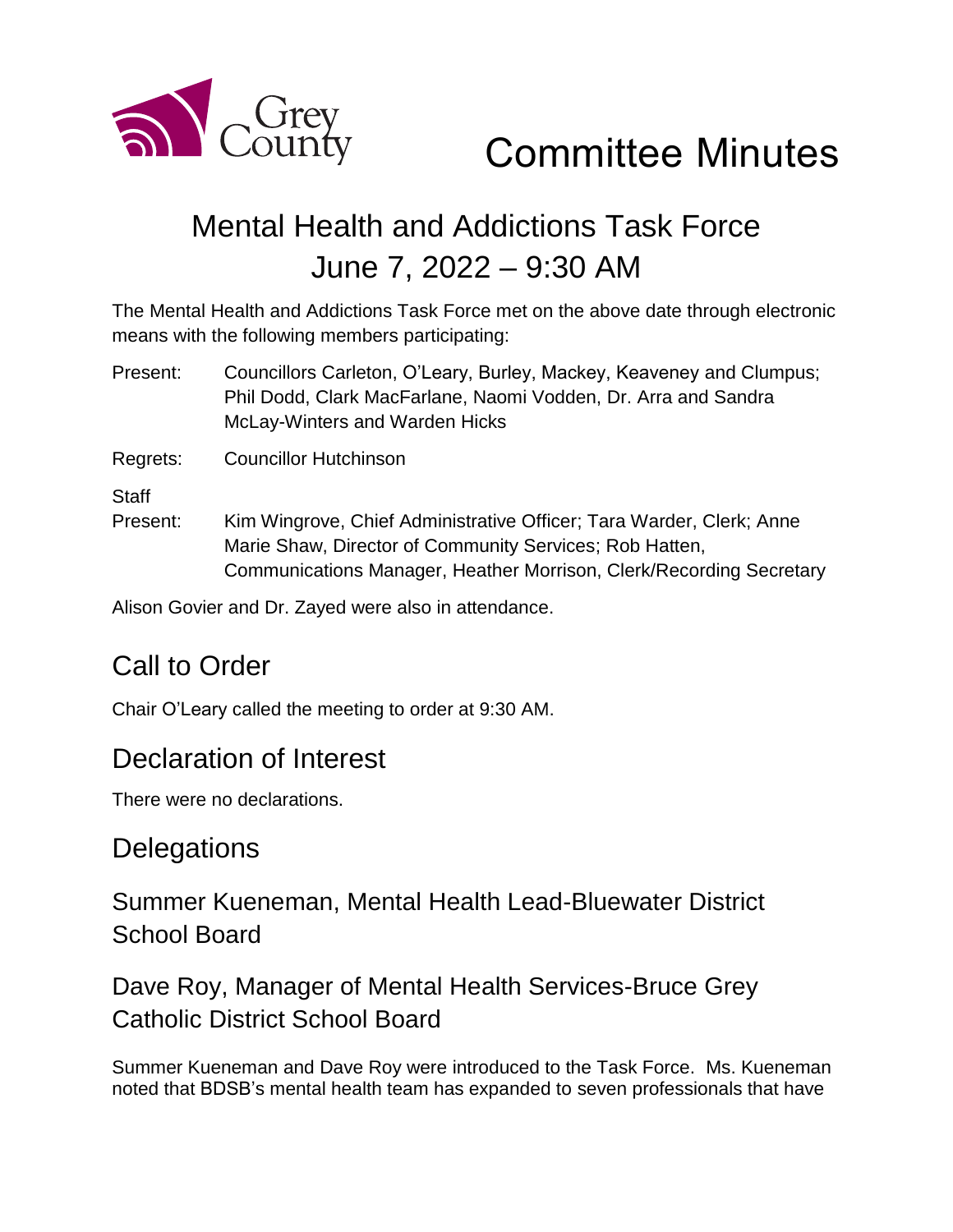direct interaction with students across Grey and Bruce. She noted the high level of demand from increasingly complex students and their need to navigate through the system. Both school boards are working with the province to look at the direction of mental health in Ontario, who are the students that need direct interaction and when to rely on community partners. They spoke to the tiered process of supports.

Tier 1 provides "good for all" supports. These include emotional regulation skills and mental health literacy to ensure students have good information and are able to participate in learning. This level is well funded and includes more resources that are jointly created with a number of partners for lesson plans and resources to be evidence based with an equity lens. It was noted that more supports are coming each month. There is a need to ensure that curriculum is being implemented appropriately using the resources available to staff and students.

Tier 2 provides supports for mild to moderate mental health needs in the school system.

Tier 3 supports are for those with the highest amount of need who will be referred to numerous community partners for more focused supports. At this level family supports are also required.

The school boards work with community partners very closely to ensure the children are receiving the right supports necessary. Both Ms. Kueneman and Mr. Roy noted the need for more discussion on expanded resources with School Mental Health Ontario.

Ms. Kueneman noted that the schools have seen increased needs and if necessary, a referral is created with the school's mental health worker. This worker will then refer out appropriately to other community providers as necessary. It was noted that the average amount of times a student is seen is four with some requiring more or less supports depending on circumstances.

It was also noted that family stress and trauma have significant, negative impact on children's mental health. Recently, food insecurity has increasingly become a cause for concern in the schools. The challenges with accessing community supports were highlighted as a major concern. There are supports within the schools to make it easier for students to access various community partners, but more is necessary to deal with the increasing need.

There has been an increase in needs in the youngest learners being those in kindergarten to grade 2 with behavioural referrals having increased tremendously this year.

The Mental Health team is part of the school learning services and it is made up of a variety of specialists who support school teams and create plans for support.

The presenters outlined the process for how families access supports which can either be through accessing the Mental Health team directly but noted that most referrals come from the school teams.

A question was raised related to whether addiction issues are increasing in the schools.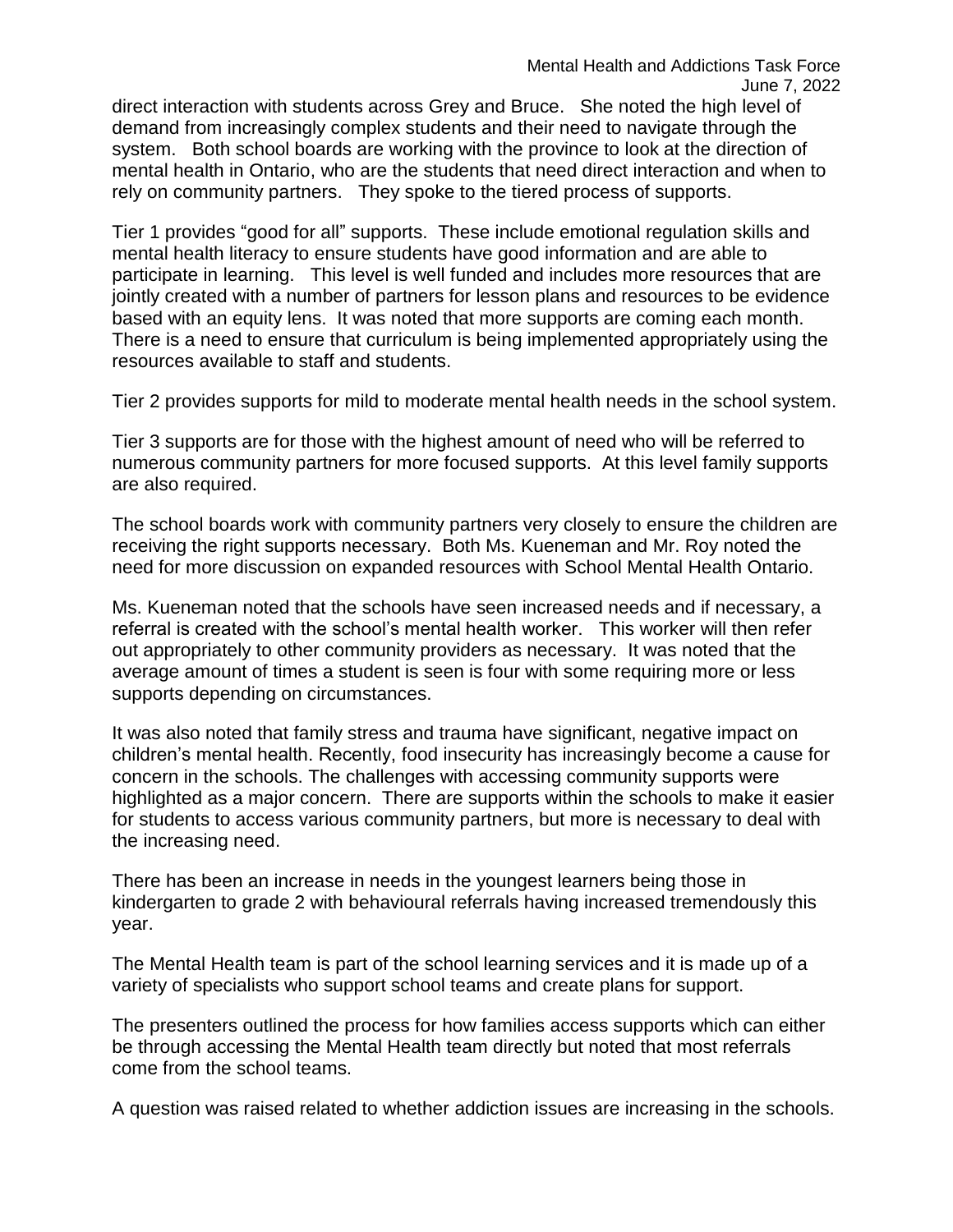The presenters noted that the Mental Health team has seen some of this and would refer students to the appropriate resources. Most students with addiction issues (family or otherwise) will be referred to Choices which is part of the Canadian Mental Health Association with a mandate to work with youth on substance use issues. The staff work with students of all ages within the schools. There are four workers at Choices, with a need to increase those staffing numbers in order to provide adequate supports within the schools. Both boards are looking at education support for students on harm reduction in order to provide that awareness on this growing issue.

A question was raised on whether there has been an increased level of violence in the schools. Mr. Roy noted that the schools try to focus on relationships and having caring adults to help students understand that the school adults are there when needed. The need at this time, does not support an increase in security at the schools.

Further discussion took place on the tiered system. The presenters noted that referrals to community partners include Keystone and Choices for those at Tier 3. Sometimes they are seen in the emergency room for immediate mental health services if the circumstances warrant. School Mental Health Ontario says that ideally schools should be living in Tiers 1 and 2 however it was noted that the level of available services is not the same in Grey and Bruce counties as it is in larger urban centres.

Consideration was given to looking at this model and determining if it was the right one. Ms. Kueneman noted that Tier 3 often requires those outside supports to provide stabilization and specialization for the students. Phil Dodd stated that the dynamics around the tier levels was created by the provincial government with schools dealing with 1 and 2 and community providers dealing with level 3. He did note that there are no lines that bind to specific levels, and everyone is just trying to provide the best supports possible for students.

It was stated that mental health services in our area are under-resourced with more resources and staffing needed.

Mr. Roy noted that if parents are under stress, it takes a tremendous amount of courage to make that first call and that first call needs to be the right call with the right level of support. Keystone now has a supervisor of intake who assists parents right from the start. It starts with building a relationship with the parent to take the first step in getting the necessary help.

A question was raised related to how staff are prepared to support families. Mr. Roy stated that the Mental Health team are social workers and child and youth workers and well-trained in offering this type of support. He also noted that educators are working to increase their capacity with soft skills and the Mental Health team is working with them on the skills they do have to be used when working with students. It can be as simple as knowing how to take a moment to validate students' feelings, provide that simple support, which is often what is needed.

A Circle of Security approach was outlined which provides a training approach to provide what students need from staff when they are at the top and/or bottom of the